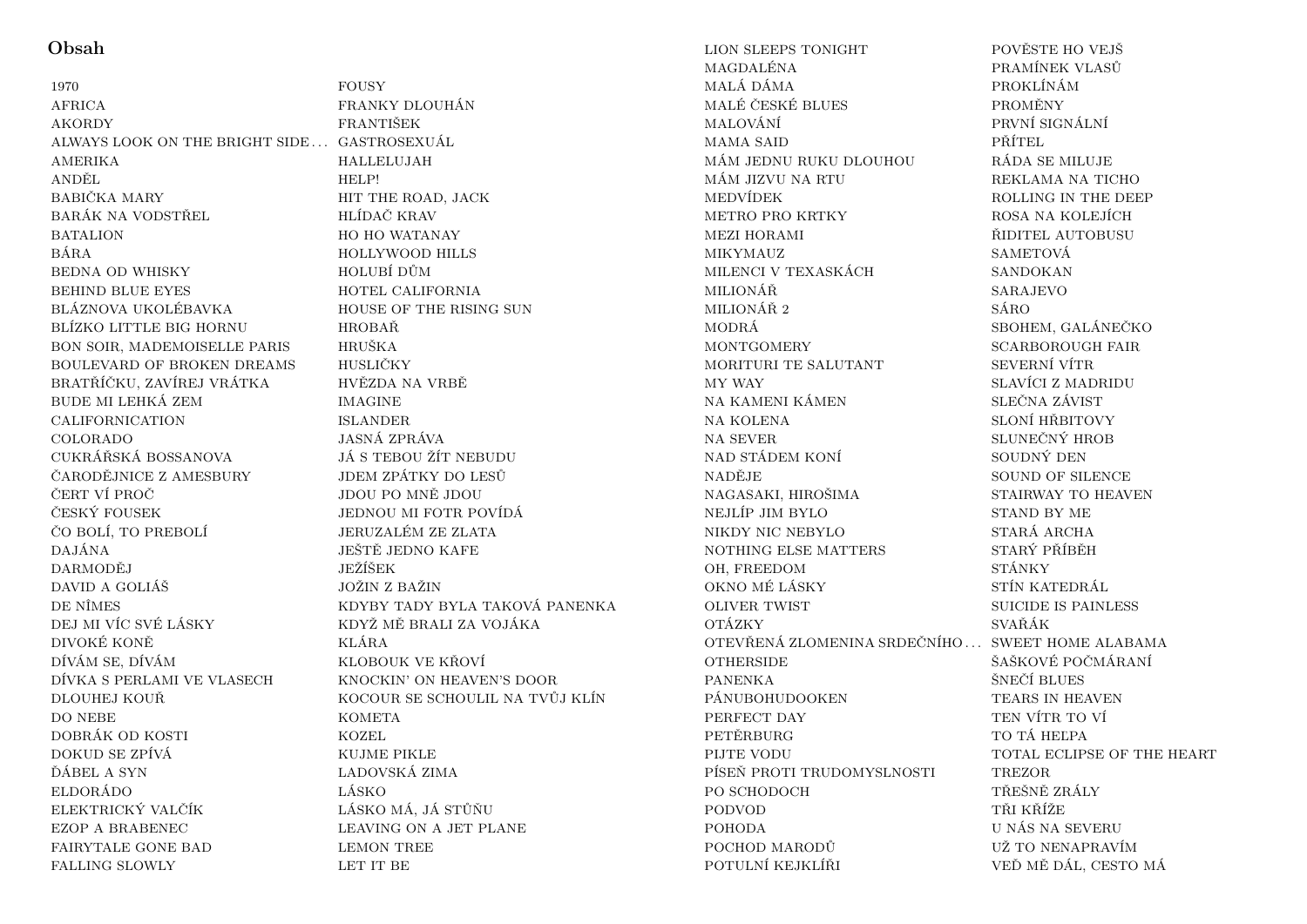VELMI NESMĚLÁ VODA, ČO MA DRŽÍ NAD VODOU VODA ŽIVÁ WAKE ME UP WHEN SEPTEMBER ENDS WHAT A WONDERFUL WORLD WHILE MY GUITAR GENTLY WEEPS WONDERWALL **YESTERDAY** ZABILI, ZABILI ZAFÚKANÉ ZACHRAŇTE KONĚ ZATANČI ZATÍMCO SE KOUPEŠ ZEJTRA MÁM ZEMĚ VZDÁLENÁ ZÍTRA RÁNO V PĚT ZRCADLO ŽELVA ŽIVOT JE JEN NÁHODA

## **CALIFORNICATION**

*Red Hot Chili Peppers*

### **Ami**

**C**

**1.** Psychic spies from China

try to steal your mind's elation, **F** little girls from Sweden dream of silver screen quotations,

## **G**

and if you want this kind of dreams it's Californi cation. **F Dmi**

**2.** It's the edge of the world and all of western civilization, the sun may rise in the East at least it settles in the final location. It's understood that Hollywood sells Californication.

## **Ami**

**\*.** Pay your surgeon very well **F**

to break the spell of aging, celebrity skin is this your chin or is that war you're waging?

**F**

### **Ami**

R: First born unicorn, hard core soft porn. **C** Dream of Californication. **G Dmi Ami C G Dmi**

Dream of Californication.

Capo 4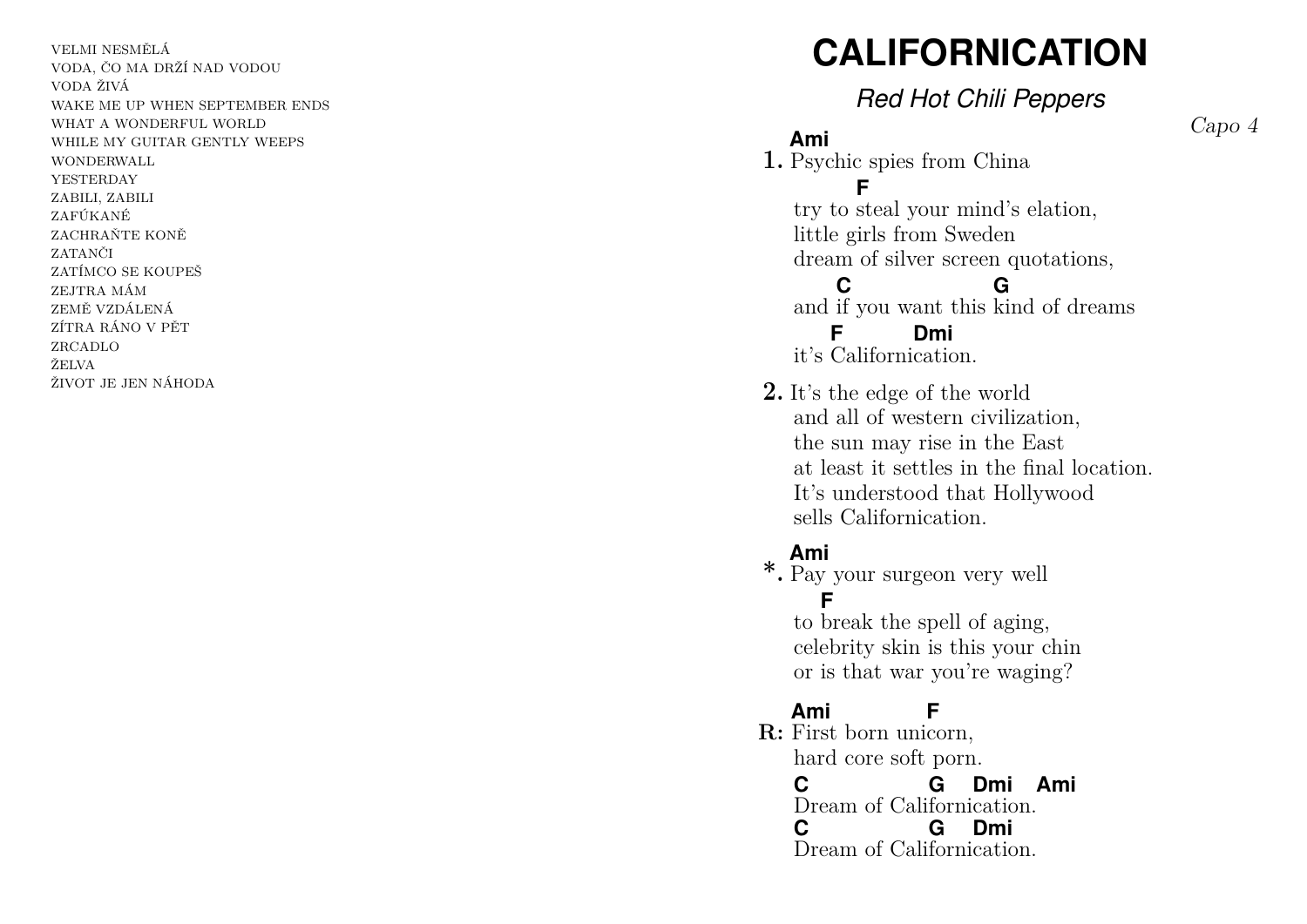- **3.** Marry me, girl, be my fairy to the world, be my very own constellation. A teenage bride with a baby inside getting high on information. And buy me a star on the boulevard, it's Californication.
- **4.** Space may be the final frontier but it's made in a Hollywood basement. Cobain, can you hear the spheres singing songs off station to station. And Alderaan's not far away, it's Californication.
- **\*.** Born and raised by those who praise control of population, everybody's been there and I don't mean on vacation. **R:**
- **5.** Destruction leads to a very rough road but it also breeds creation, and earthquakes are to a girl's guitar, they're just another good vibration. And tidal waves couldn't save the world from Californication.
- **\*.** Pay your surgeon very well to break the spell of aging, sicker than the rest, there is no test, but this is what you're craving. **R:**

Dream of Californication. Dream of Californication.

# $\check{\textbf{C}}$ **ERT VÍ PROČ**

*Zuzana Navarová*

**1.** Kdo snídá špek a tlustě si ho krá jí, **C F C C** kdo pořád slídí a nic nechce na jít, **C F C C** kdo usne jenom, když má v dlani min ci, **G F** kdo z hlavy má jen stojan na čepici, **B***[* **F G** přitom v nebi chtěl by housle **C F** hrát, ten bude v pekle bubno vat. **Ami G F**

**2.** Kdo vždycky **G C . . .** pro nic za nic ztropí povyk, kdo pořád mluví a nic nevysloví, kdo za dvě zlatky vyměnil by duši, kdo hlavu má jen na nošení uší a přitom v nebi chtěl by housle hrát, ten bude v pekle bubnovat.

## **F**

**D**

**R:** Nekrmte čerty, co se krčí v křoví, **C** stejně vám nikdy, nikdy neodpo ví, **Ami F G** proč svět je jako kolo toč, **Ami F** a jenom řeknou: "Čert ví **G C** proč!"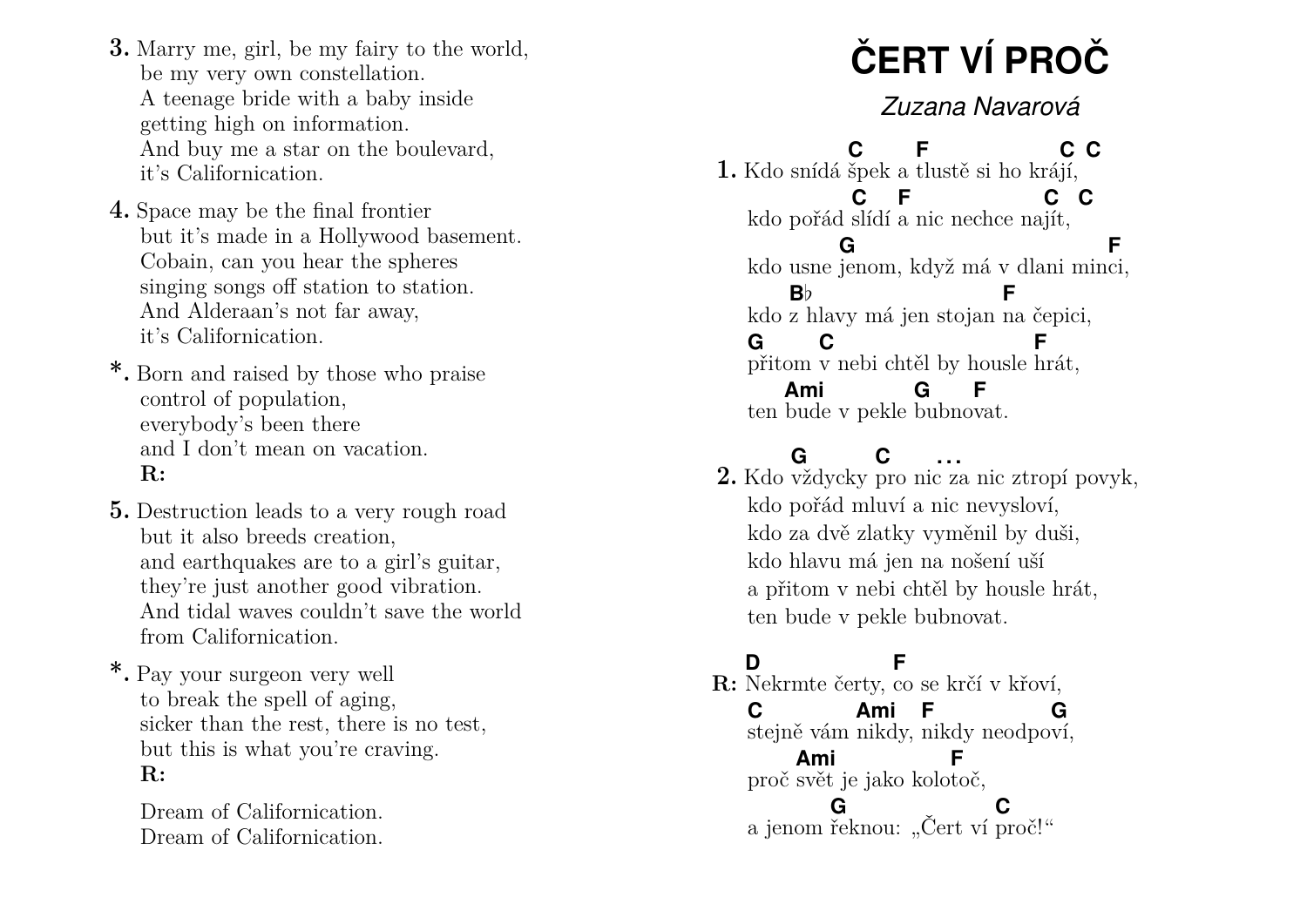**3.** Kdo ze všech dveří poníženě couvá, kdo kozí nohu pod peřinu schoval, kdo v hlavě nemá a má pořád v gatích, kdo se ti směje, když jsi srdce ztratil a přitom v nebi chtěl by housle hrát, ten bude v pekle bubnovat. **R:**

# **DE NÎMES**

### *Rad ˚uza*

#### **Ami Dmi Emi Ami**

**1.** Očima uhla jsem a nebylo to stu dem. **Ami** Peřina pohla se, nějak už bude. **Dmi G Ami** Lino je studený, ponožky a pak triko. A kabát přes denim a nic a ticho.

#### **Ami**

**G**

**\*.** Cette chanson n'a jamais été chantée **Dmi**

comme il faut, c'est ça

#### **Emi**

Mais si tu veux, nous tous les deux pou vons le faire, comme ça **Ami**

### **Ami**

La tranquillité, c'est ce qu'on cherche on **Dmi**

dit: »Puisse-t-elle venir!« **G Emi**

On dit que tout est dificile

mais, qu' est-ce que ça veut dire **Ami**

#### **Ami Dmi**

**R:** Zouvám si pár těžkejch bot,

#### **G Emi Ami**

jsi ve ves míru můj pevnej bod. A sukně kasám, je blízko brod a pryč je, co kdo zbod.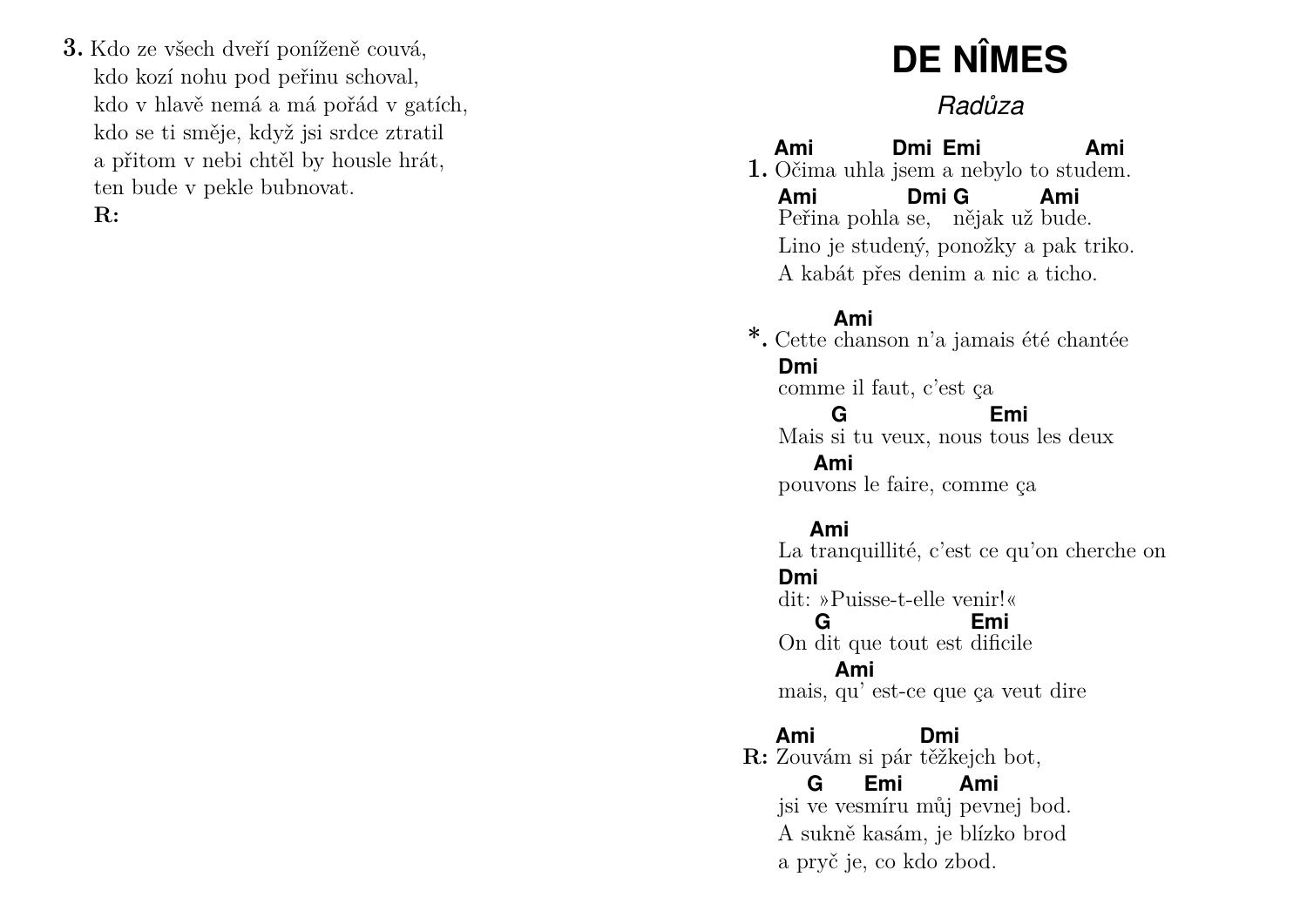- 2. Jen hlesnu od dveří: "Víš, nelhala jsem dosud. A jestli nevěříš, zkus špičku nosu." Okna jsou zamžený, nádobí škopek plnej, mám hrdlo stažený, hajej a nynej.
- **\*.** Cette chanson . . .
- **R:** Zouvám si pár těžkejch bot . . .
- **3.** Očima uhla jsem a nebylo to studem. Poznal jsi po hlase jak mi teď bude. Lino je studený, pod kafem stůl se kejvá. Un souvenir de Nîmes, tak už to bejvá.
- **\*.** Cette chanson . . .
- **R:** Zouvám si pár těžkejch bot . . .

## **FAIRYTALE GONE BAD**

*Sunrise Avenue*

#### **Hmi11 Gadd9 Asus4 Em7add11**

#### **Hmi G**

**1.** This is the end, you know,

**D** lady, the plans we had went all wrong,

**A** we ain't nothing but fight and shout and tears. **E/G***]* **Hmi**

We got to a point I can't stand. I've had it to the limit, I can't be your man, I ain't more than a minute away from walking.

#### **Gadd9 D5 Aadd9 Gadd9**

**\*.** We can't cry the pain a way,

we can't find a need to stay, **D5 Aadd9 Gadd9 D5 Aadd9 Gadd9 Aadd9**

I slowly real ize there's nothing on our side.

**R:** Out of my life, out of my mind, **Hmi11 Gadd9**

### **Aadd9**

out of the tears, we can't de ny,

#### **Dsus2/F***]* **Gadd9**

we need to s wallow all our pride

### **Aadd9**

and leave this mess behi nd.

Out of my head, out of my bed, out of the dreams we had, they're bad,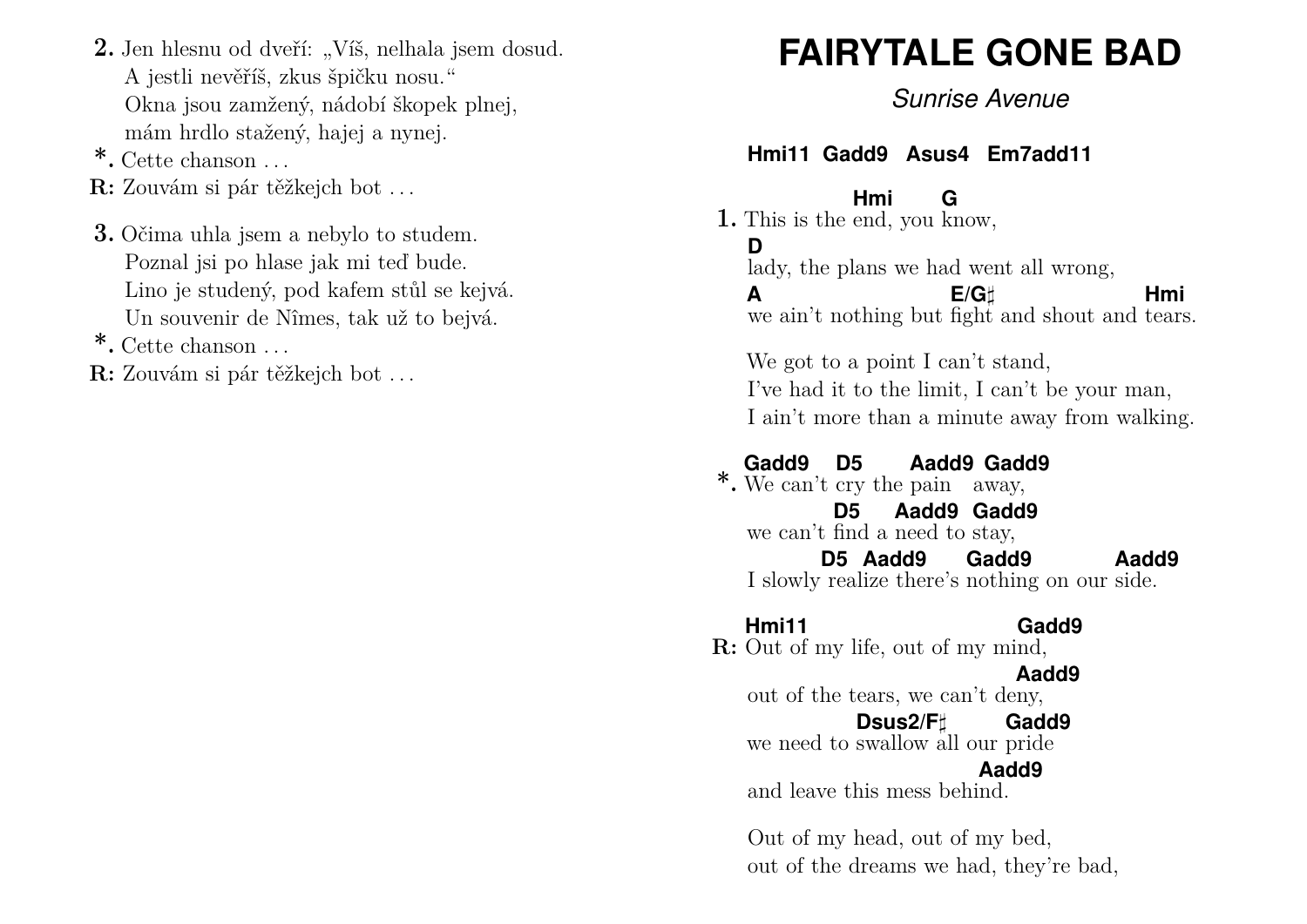tell them it's me who made you sad, tell them the fairy tale gone bad. **F***]***/A***]*

**2.** Another night and I bleed,

they all make mistakes and so did we, but we did something we can never turn back right.

Find a new one to fool, leave and don't look back, I won't follow, we have nothing left, it's the end of our time.

**\*.** We can't cry the pain away, we can't find a need to stay,

there's no more rabbits in my hat to make things right.

**R:** 2×

**Hmi11 Gadd9 Asus4** Tell them the f airytale gone bad. **Emi7add11 Hmi11 Gadd9 Asus4** Tell them the f airytale gone bad. **Emi7add11 Hmi11 Gadd9 Asus4 Em7add9**

# **FALLING SLOWLY**

*Glen Hansard & Markéta Irglová*

## **F**

**C**

**C**

**1.** I don't know you, but I want you **C** all the more for that. **F** Words fall through me and always fool me and I can't react.

#### **Ami G F G Ami**

**\*.** Games that never a mount to more than they meant, will play themselves **G F** out.

#### **F Ami**

**R:** Take this sinking boat and point it home,

we've still got time. **F** Raise your hopeful voice, you had the choice, you've made it now.

- **2.** Falling slowly, eyes that know me and I can't go back, Moods that take me and erase me and I'll paint it black.
- **\*.** You have suffered enough and warred with yourself, it's time that you won.

## **R:**

Falling slowly, sing your melody, I'll sing along.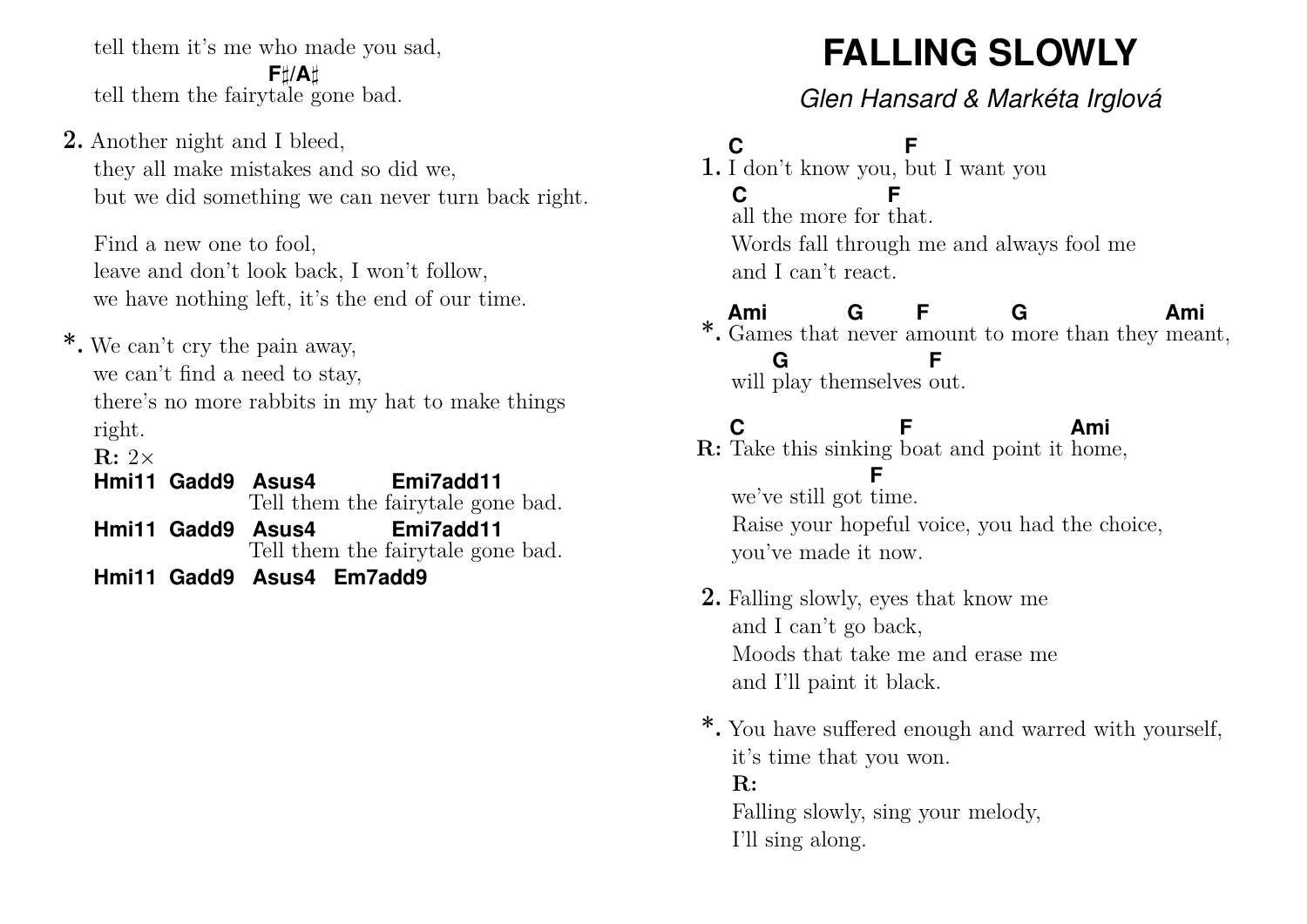# **GASTROSEXUÁL**

*Wohnout*

Capo 2

**1.** Můj doktor sebou sek' a **Emi D A** málem to neu stál. **Emi** Víš, já mu tehdy řek, že jsem gastrosexuál. Ale jen, co se z lehu zved, přísně se zazubil. **Emi** Blíž jsem si k němu **D** sed a **A** všechno mu vyklo pil. **C**

**R:** Do příboru se oša tím a nebude mi zima, **Ami D Emi C Ami** stříknu pivo na ru kávy a kolu do ga tí, **D Emi D** vzít si boty z kaviáru není volovina, na léto si pak uva řím šaty kopro vý. **Ami Hmi Emi**

**2.** Doktor řek: "No, pane Homola, tím jste mě zaskočil. Přemýšlím stále dokola, čím bych vás vyléčil. S tou tváří vaší nevinnou já bych nemarodil. Zkuste svůj úlet rozvinout," doktor mi poradil.

R: ... šaty koprový a gulášový fiží. **D A Emi** Noha vičky z marci **Emi D** pánu s vanil kovou příchu tí. **A Emi** Šál mazaný brušetou z tymiánu

a knof líky ze sa lámu kula ťoučký vykro jím. **Emi D A C**

Náj na nana nananáj ...

**R:** Do příboru se ošatím . . .

## **HOTEL CALIFORNIA**

*Eagles*

**1.** On a dark desert highway, **Ami E** cool wind in my hair, **G** warm smell of colitas rising up through the air. **D F** Up ahead in the distance, I saw a shimmering light **C Dmi** My head grew heavy and my sight grew dim, **E** I had to stop for the night.

**2.** There she stood in the doorway, I heard the mission bell, and I was thinking to myself: "This could be heaven or this could be hell." Then she lit up a candle and she showed me the way. There were voices down the corridor, I thought I heard them say:

**R:** Welcome to the Hotel Cali fornia, **F C** such a lovely place, such a lovely face. **E Ami F** Plenty of room at the Hotel Cali **C** fornia, any time of year you can **Dmi E** find it here.

Capo 2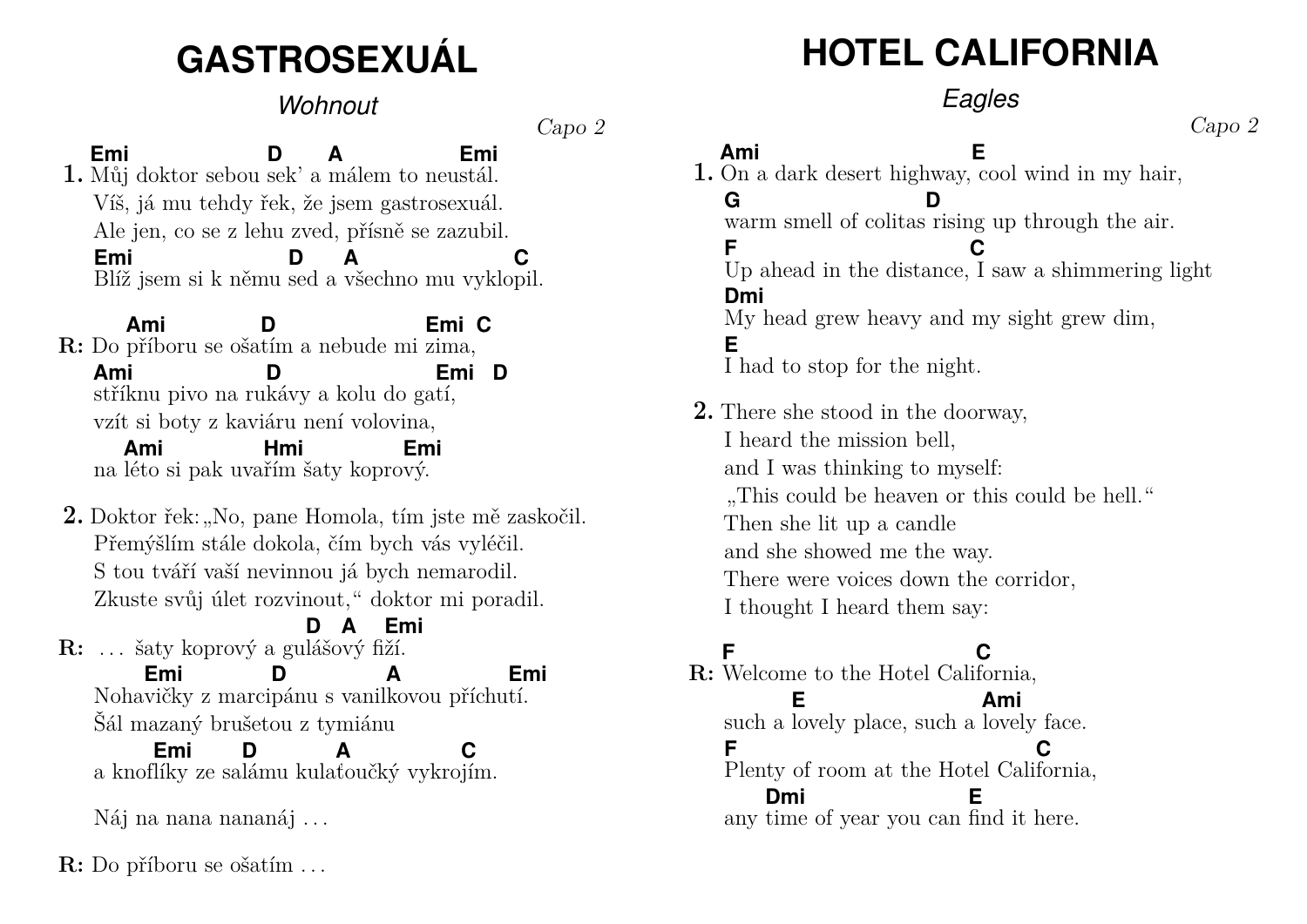**3.** Her mind is Tiffany-twisted, she got a Mercedes Benz, she got a lot of pretty, pretty boys that she calls friends. How they dance in the courtyard, sweet summer sweat. Some dance to remember, some dance to forget.

**4.** So I called up the captain: "Please bring me my wine" "We haven't had that spirit here since 1969." And still those voices are calling from far away, wake you up in the middle of the night, just to hear them say:

### **R:**

**5.** Mirrors on the ceiling,

the pink champagne on ice, (and she said,) "We are all just prisoners here, of our own device." And in the master's chambers They gathered for the feast, They stab it with their steely knives, but they just can't kill the beast.

**6.** Last thing I remember, I was running for the door, I had to find the passage back to the place I was before. "Relax," said the night man, ", we are programed to receive. You can check out any time you like, but you can never leave."

**R:** Welcome to the Hotel California, such a lovely place, such a lovely face. They livin' it up at the Hotel California, what a nice surprise, bring your alibis.

## **KOCOUR SE SCHOULIL NA TVUJ KLÍN ˚**

*Petr Hapka / Michal Horácek ˇ*

## **C**

**1.** Kocour se schoulil na tvůj klín, u nohou spí ti dalma tin, **G/H Ami G/H C** v pozicí lvů co zdobí banku, **C/E Fadd9** i sama noc má na ka hánku, **C/E** jen ty se ještě ještě bráníš spánku **Dmi** a síle **Dsus4 Ami** starých vín. **G**

**2.** Jak dlouho to však vydržíš? Už na kostele zlátne kříž, ne, ani jeho svatá záře nenajde důlek do polštáře, natožpak obrys mužské tváře, a ty to dobře víš.

**R:** Má krásko, s přetěžkými víčky, **Fadd9 C Fadd9** snad je tvůj rytíř na ces **C** tách, **Fadd9** snad si tvou krajkou od spodnič ky **C Ami** stírá prach, na ces tách.**Dmi G C**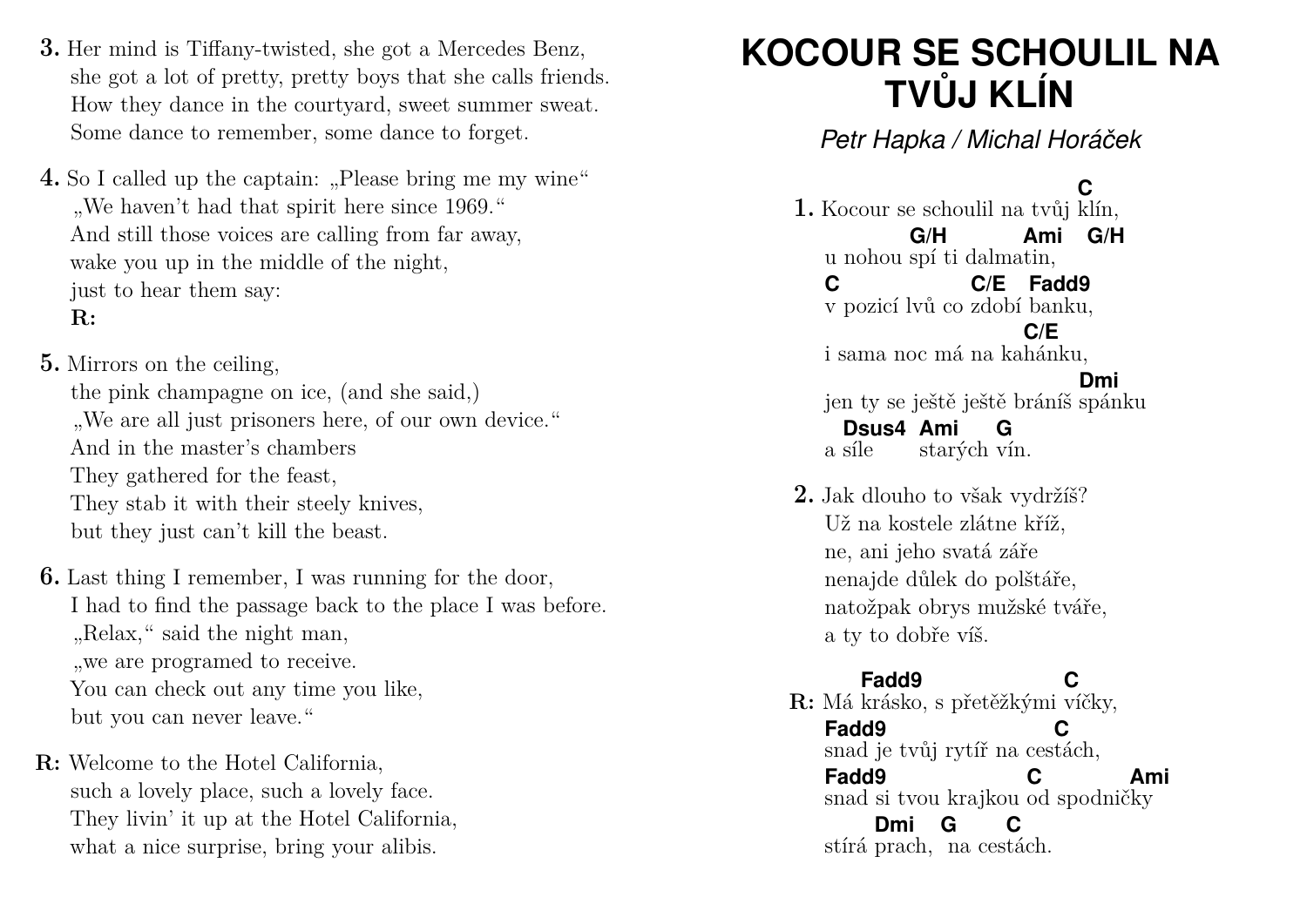- **3.** Až přes řeku a do strání se rozléhá tvé volání, i Jonáš ve velrybím břiše by tvoje slova musel slyšet, vždyť voláš tišeji než tiše, kdo se ti ubrání.
- **4.** Vidíš však, nebo nevidíš, už na kostele zlátne kříž, ne, ani jeho svatá záře nenajde důlek do polštáře, natožpak obrys mužské tváře, a den je blíž a blíž.
- **R:** Má krásko, s přetěžkými víčky, kývou se, kývou, misky vah, na jedné krajka od spodničky, na druhé, na druhé víří prach.
- **5.** I ve zvířenem prachu cest vidím tě lampu k oknu nést, tvá silueta ale bledne, kdo pohlédne, už nedohlédne, snad ještě můra k lampě sedne, já však znám tu lest.
- **R:** Má krásko, s přetěžkými víčky, i když má víčka tíží prach, tak po tvé krajce od spodničky teď – bych už nerad sáh.

# **LADOVSKÁ ZIMA**

*Jaromír Nohavica*

**1.** Za vločkou vločka z oblohy padá, **Cadd9 G6 Dsus2/F***]* chvilinku počká a potom taje. **G6** Na staré sesli sedí pan Lada, obrázky kreslí zimního kraje.

- **R:** Ladovská zima za okny je a srdce jímá bílá nostalgie, ladovská zima, děti a sáně, a já jdu s nima do chrámu Páně. Bim bam bim bam bim bam bim bam bim bam bim.
- *Rec: To mokré bílé svinstvo padá mi za límec, už čtvrtý měsíc v jednom kuse furt prosinec. Večer to odhážu, namažu záda, ráno se vzbudim a zas kurva padá. Děcka majú zmrzlé kosti, sáňkujú už jenom z povinnosti. Mrzne jak sviňa, třicet pod nulu, auto ani neškytne, hrudky se dělají v Mogulu. Kolony aut, krok, sun, krok, bo silničáři, tak jak každý rok, jsou překvapeni velice, že sníh zasypal jim silnice. Pendolino stojí kdesik u Polomi,*

Capo 5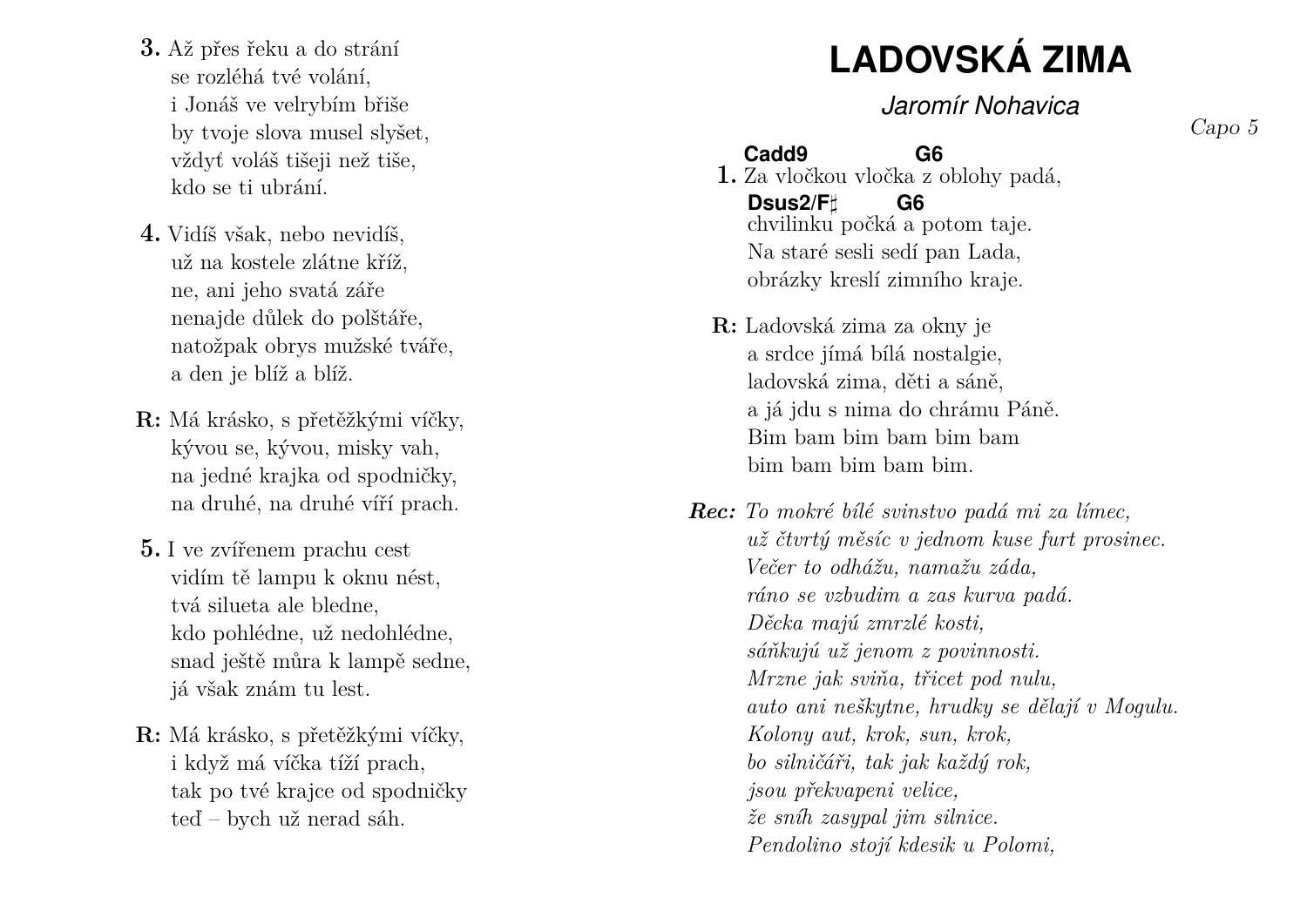*zamrzly mu všecky CD-ROMy. A policajti? Ti to jistí z dálky, zalezlí do Aralky.* **R:**

*Rec: Na Vysočině zavřeli Dé jedničku, kamiony hrály na honičku, tzv. rallye Letní gumy, v tym kopcu u Meziříčí, spěchali s melounama a teď jsou v. . . (však víte kde). Na ČT1 Studio sníh, Voldanová sedí na saních. A v Praze kalamita jak na Sibiři, tři centimetry sněhu a u Muzea čtyři. Jak v dálce vidím zasněžený Říp, říkám si: Praotče Čechu, tys byl ale strašný cyp. Kdyby jsi popošel ještě o pár kilometrů dále, tak jsem se teďka mohl kdesi v teple v plavkách válet. Místo toho aby se člověk bál zajít do Tesca na nákupy, jak jsou tam na tych rovných střechách sněhu kupy. Do toho všeho jak mám zmrzlý nos aj líca, tak ještě z rádia provokatér Nohavica.* **R:**

# **MAGDALÉNA**

*Jelen*

**1.** Zapal ten oheň ve mně, čeho se bojíš, **A Dadd9 A** zápalkou škrtni jemně . **Dadd9** Zapal ten oheň ve mně, čeho se bojíš, zimou se celá třeseš, proč venku stojíš? Pojď dál, prosím tě, nenech se prosit se **A Dadd9 A** dál, **Dadd9** nenech se! **2.** Sedíme na pavlači, přichází ráno, tobě se lesknou oči. Sedíme na pavlači, přichází ráno

a mně se hlava točí.

Pojď dál, prosím tě, nenech se prosit se dál, nenech se!

#### **F***]***mi E**

**R:** Hodiny se zastaví a v devět třicet v pondělí,

**A** Magdaléno, tvoje vlasy **A** leží pod mou postelí a i když jsme to nechtěli, oblíkáš se, pročpak asi. Hodiny se zastaví a v devět třicet v pondělí **A Dadd9**

jsem sám.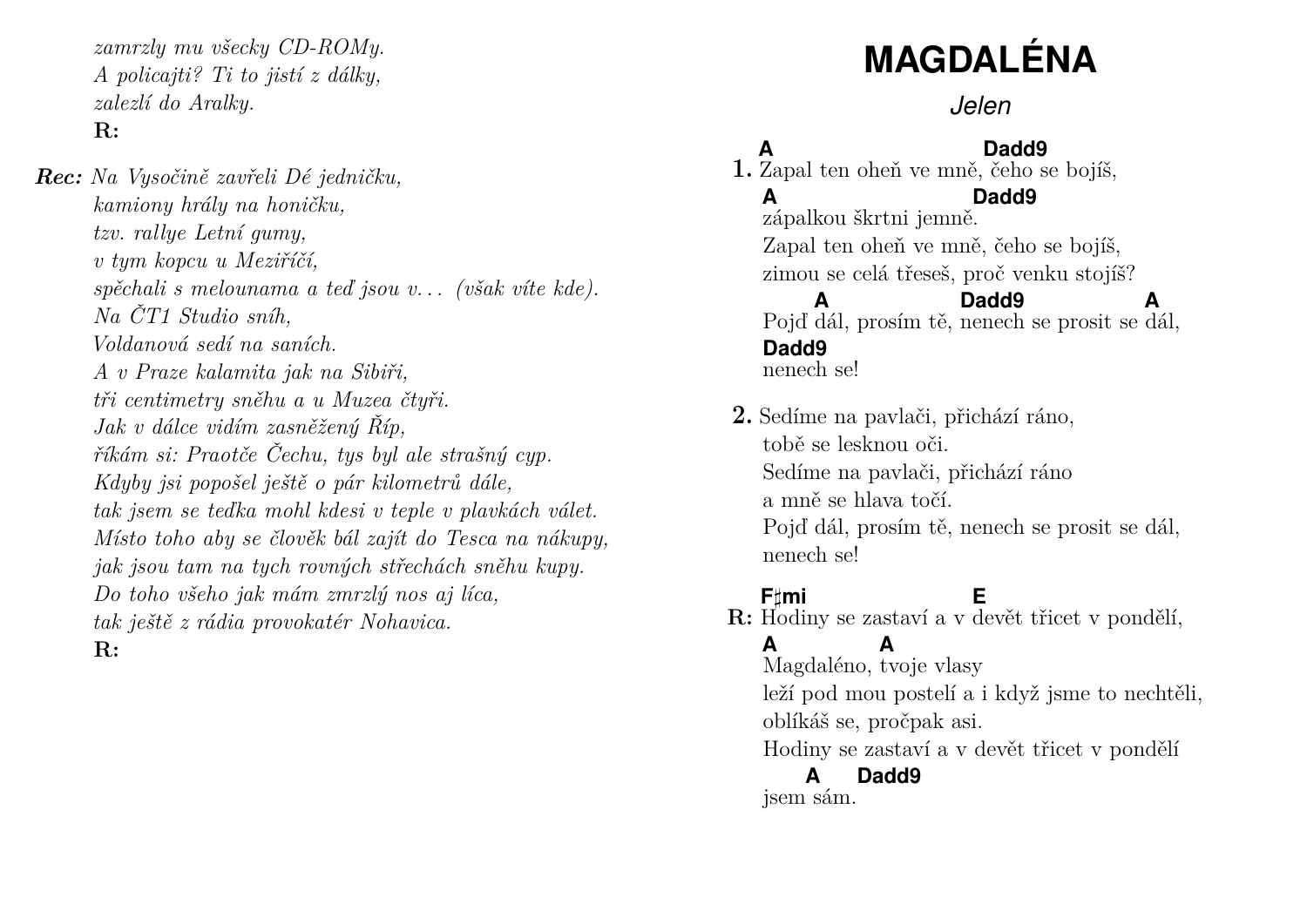- **3.** Stojíme na rozcestí a zvony zvoní, daleko od bolestí. Stojíme na rozcestí a zvony zvoní, možná nás čeká štěstí. Pojď dál, prosím tě, nenech se prosit se dál, nenech se!  $\mathbf{R}: (2\times)$
- **R:** Hodiny se zastaví a v devět třicet v pondělí, Magdaléno, tvoje vlasy, leží pod mou postelí a i když jsme to nechtěli, oblíkáš se, pročpak asi. Hodiny se zastaví a v devět třicet v pondělí máš těžký srdce a mokrý řasy,

když vycházíš ze dveří, tak sama tomu nevěříš, nenech se!

# **MALÁ DÁMA**

*Kabát*

**1.** Utrhla trávu a začla hrát, **Ami Dsus2** ta malá dáma z předměs tí, **F** co umí lidem z dlaní číst. **E7 Ami** Tam kočky z rána mívaj' hlad, po noci plný neřestí je pohladí a dá jim jíst. **\*.** Po tmě se toulá a ve dne spí **Dmi Dsus2 Ami** a její oči vědí víc než mý, **Dmi** došly mi slova, já stál tam jen, **Dsus2 F** s touhle jedinou bych zemřel. **E7 Ami R:** S touhle bych zemřel v jedinej den **Ami F C** a jestli vám to ne - sta - čí, **E7 E7sus4 Ami** kdyby tam stála stovka žen, **F C** vyzvu ji k tanci, a to netan čím. **E7 E+ Ami**

**2.** Tam za tratí svý doupě má, mince po kašnách posbírá a pak je skládá na kolej.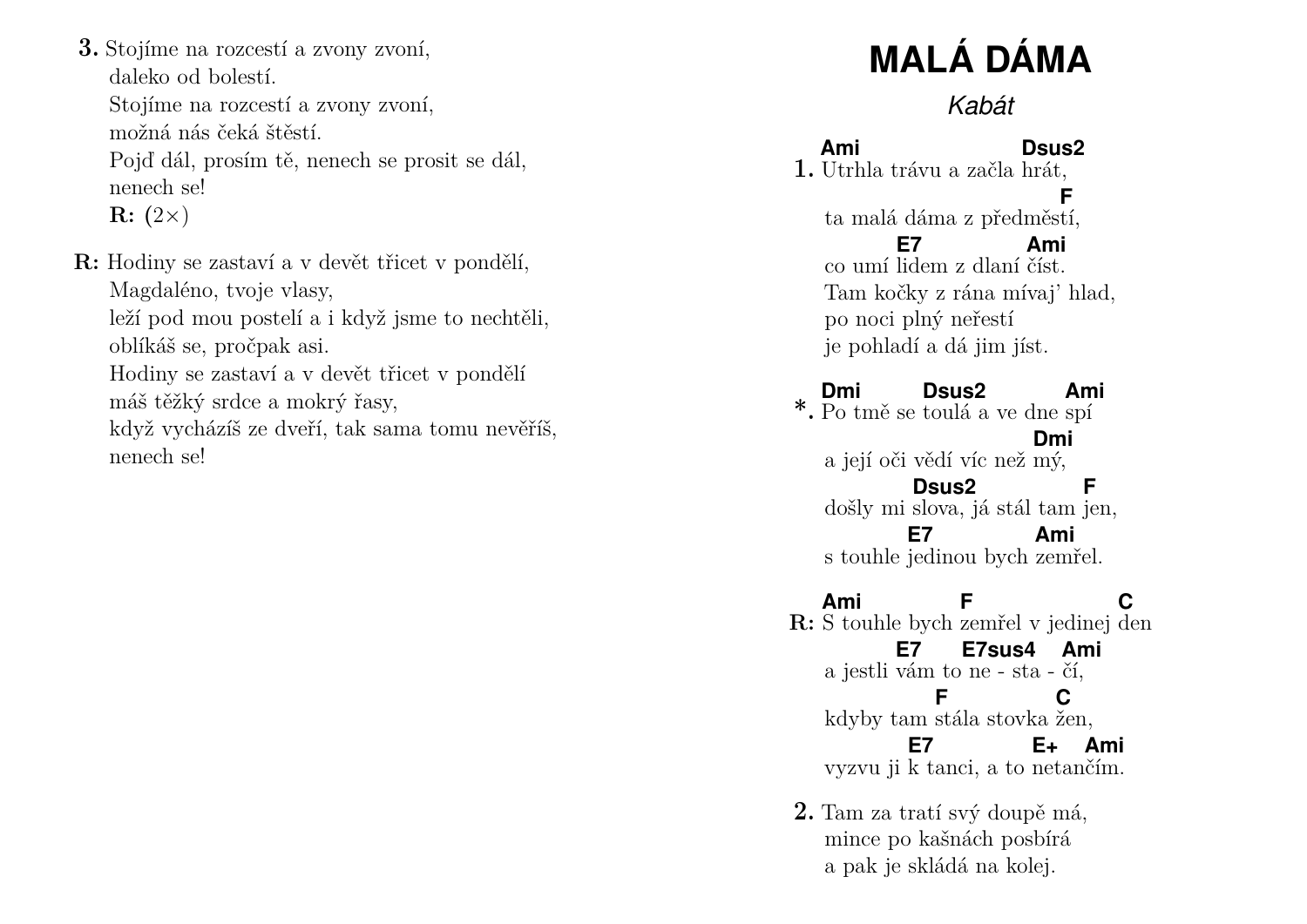Staví si chrám, plechovej most, už po něm kráčí první host, tak ať ho nohy nebolej.

**\*.** Prošla si peklem a kouzla zná, přejetý mince počítá a kdo ji spatří je zatracen, s touhle jedinou bych zemřel. **R:**

**Br.** Budu si pamatovat na tu chvíli, **Ami C** když hrála, znělo to jak Paga nini. **F E7** A já už věděl, že jsem ztrace **Ami C** nej, zeptal se **F** za kolik, s pocitem viny. **E7**  $\mathbf{R}: (2\times)$ 

# **NEJLÍP JIM BYLO**

*Mnága a Žd'orp ˇ*

Capo 2

**1.** Nejlíp jim bylo **C Fmaj7 C** když nevěděli co dě lají **Fmaj7 C Fmaj7 C Fmaj7** jenom se potkali a neznělo to špatně **G F C Fmaj7 C Fmaj7** Tak se snažili a opravdu si užívali, jenom existovali a čas běžel skvěle.

**R:** Nechám si projít hlavou kam všechny věci plavou, **F C G Ami F** jestli je všechno jen dech, tak jako kdysi v noci **C G Ami** spolu potmě na schodech **C Fmaj7**

**2.** Pak se ztratili a chvílema se neviděli, jenom si telefonovali a byli na tom bledě.

A když se vrátili už dávno nehořeli, jenom dál usínali, chvíli spolu, chvíli vedle sebe.  $\mathbf{R}: (3\times)$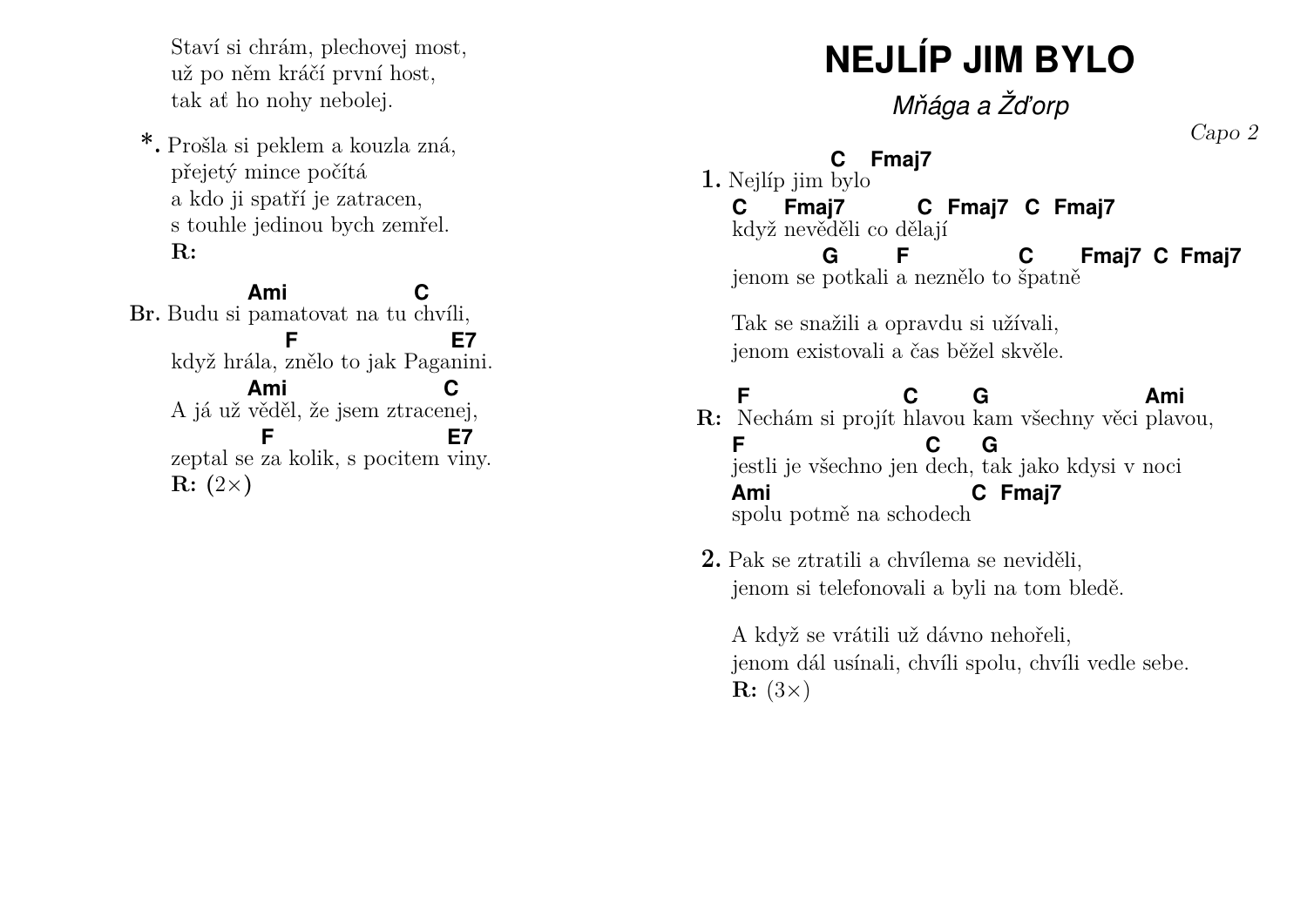# **PROKLÍNÁM**

## *Janek Ledecký*

**1.** Prázdnej byt je jako past, kde růže uvad nou. **Ami F Dmi C G Ami** Potisící čtu tvůj dopis na rozlouče nou. **F Dmi G C** Píšeš že odcházíš, když den se s nocí stří dá. **Ami F C G Ami** Vodu z vína udělá, kdo dobře nehlí dá. Píšeš: **F Dmi G**

**R:** Proklíná m, ty tvoje ústa, proklíná m **C G Ami F C** tvoje oči ledo vý, v srdci jen sníh, **G Ami F C** sám a sá m. **G Ami** Ať nikdy úsvit nespatř íš, na ústa mř íž, oči oslep nou. **F C G Ami** Ať do smrti seš s **F C** ám.

**2.** Tvoje oči jsou jak stín a tvář – den, když se stmívá. Stromy rostou čím dál výš a pak je čeká pád. Sám s hlavou skloněnou,všechny lásky budou zdání. Potisící čtu tvůj dopis na rozloučenou. Píšeš:

**R:** . . . ať do smrti seš s ám a sá m. **F C G** Ať nikdy úsvit nespatříš. . .

# **SÁRO**

*Traband*

**R:** Sáro, Sáro, v noci se mi zdálo, **Ami Emi F C** že tři andělé Boží k nám **F C F** přišli na o běd. **G** Sáro, Sáro, jak moc a nebo málo mi chybí abych tvojí duši mohl rozumět.

- **1.** Sbor kajícných mnichů jde krajinou v tichu a pro všechnu lidskou pýchu má jen přezíravý smích. Z prohraných válek se vojska domů vrací, ač zbraně stále burácí a bitva zuří v nich. **R:**
- **2.** Vévoda v zámku čeká na balkóně, až přivedou mu koně, pak mává na pozdrav. Srdcová dáma má v každé ruce růže, tak snadno pohřbít může sto urozených hlav. **R:**
- **3.** Královnin šašek, s pusou od povidel, sbírá zbytky jídel a myslí na útěk. A v podzemí skrytí slepí alchymisté už objevili jistě proti povinnosti lék.
- **R:** Sáro, Sáro, v noci se mi zdálo, že tři andělé Boží k nám přišli na oběd. Sáro, Sáro, jak moc a nebo málo ti chybí abys mojí duši mohla rozumět.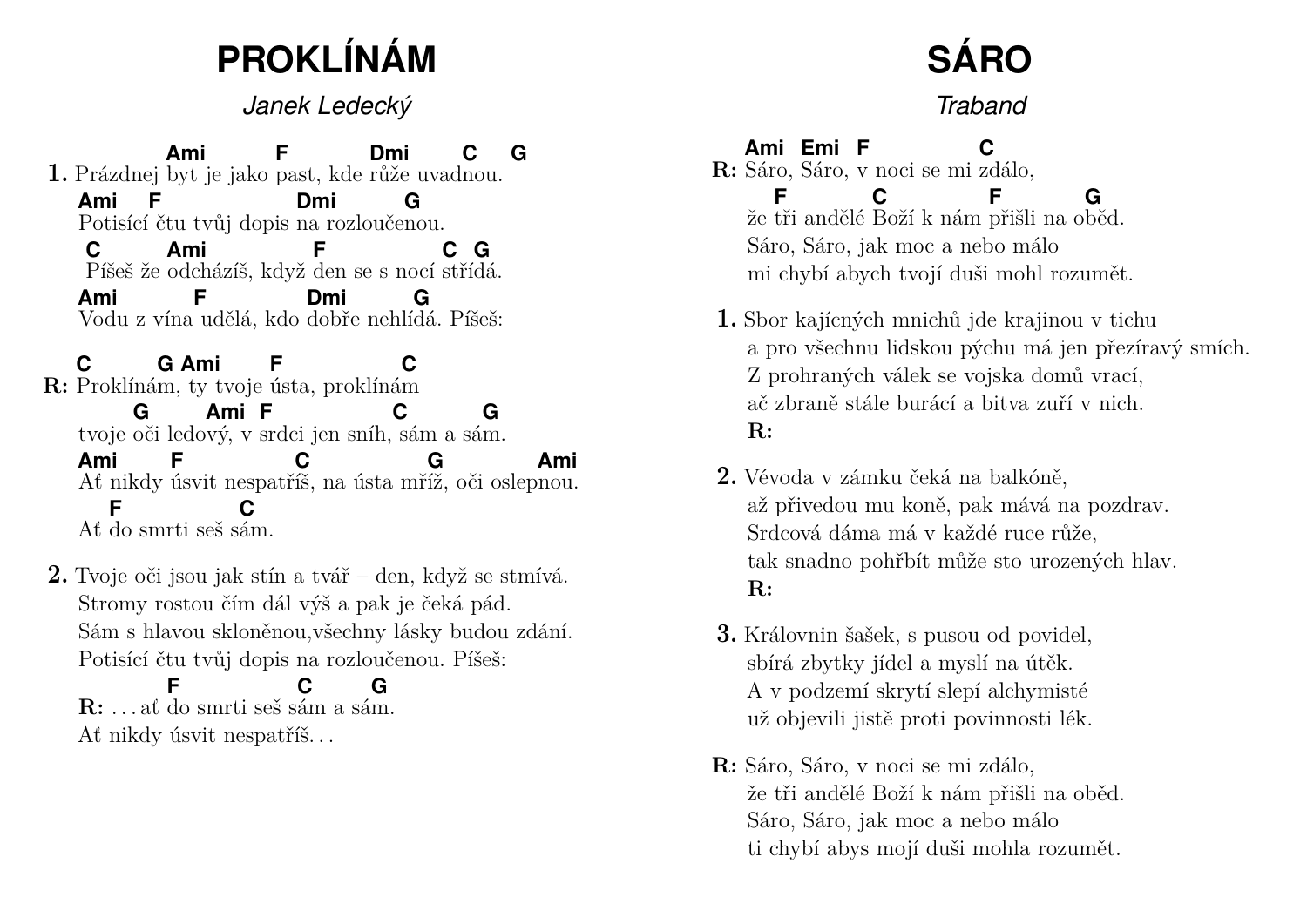- **4.** Páv pod tvým oknem zpívá sotva procit o tajemstvích noci ve tvých zahradách. A já, potulný kejklíř, co svázali mu ruce, teď hraju o tvé srdce a chci mít tě nadosah!
- **R:** Sáro, Sáro, pomalu a líně, s hlavou na tvém klíně chci se probouzet. Sáro, Sáro, Sáro, Sáro rosa padá ráno a v poledne už možná bude jiný svět.

**F** Sáro, Sáro, vstávej, milá Sáro, **C F C F** andělé k nám přišli na oběd. **Dmi Cmaj**

# **U NÁS NA SEVERU**

*Jaromír Nohavica*

1. V Bělském lese toulají se mamuti, **Emi Ami H7 Emi G** když je neo solíš, tak jsou bez chu ti, **D7 G C H7 G** nevěřil bys, kolik to dá ro bo ty **D7 G C H7 Emi** zavařovat na kyselo chobo ty. **Ami H7 Emi**

**R:** Ďura světa v každém směru, **Ami** co si myslíš, na to seru, **Emi** nemluv, bo mě mory beru, **H7** tak se žije tady na se veru. **Emi E7**

Větry fučí ze všech směrů, když není máslo, jíme Heru, furt dva metry od maléru,

tak se žije tu u nás. **Emi H7 Emi** Ná na nána . . .

**2.** Všude kolem ve světě jsou mobily, u nás nevyroste ani obilí, psi se živí výhonkama přesliček, každá rodina má deset dětiček **R:**